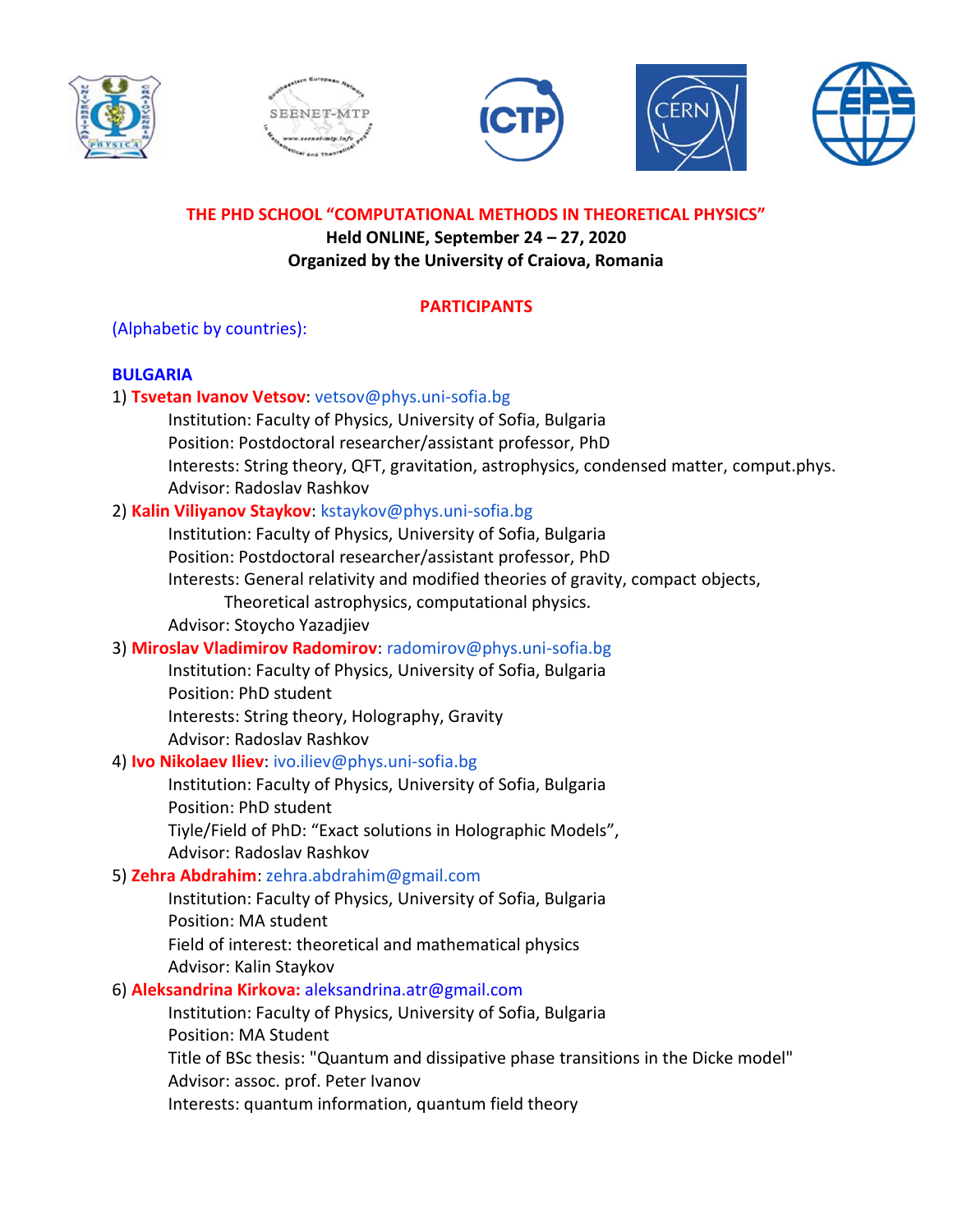#### **GREECE**

#### 7) **Lavrentios Kazantzidis:** l.kazantzidis@uoi.gr

Institution: University of Ioannina, Greece Position: PhD Student Title/Field of PhD: Cosmological Aspects of Modified Theories of Gravity Supervisor: Leandros Perivolaropoulos (leandros@uoi.gr)

#### 8) **George Alestas:** g.alestas@uoi.gr

Institution: University of Ioannina, Greece Position: PhD Student Title/Field of PhD: Solitons in space-time, gravitational and cosmological properties. Supervisor: Leandros Perivolaropoulos (leandros@uoi.gr)

#### 9) **Konstantinos Violaris-Gountonis:** k.violaris@uoi.gr

Institution: University of Ioannina, Greece Position: PhD student Title/Field of PhD: Non Supersymmetric Grand Unified Models from String Theory Supervisor: Ioannis Rizos irizos@uoi.gr

#### 10) **Angelos Lykkas:** a.lykkas@uoi.gr

Institution: University of Ioannina, Greece Position: PhD Student Title/Field of PhD: First-order formulation of gravity and its application to inflation Supervisor: Kyriakos Tamvakis ( tamvakis@uoi.gr )

#### 11) **Lampros Trifyllis**: [l.trifyllis@uoi.gr](mailto:l.trifyllis@uoi.gr)

Institution: University of Ioannina (Greece). Position: PhD Student Title/Field of PhD: The Standard Model as an Effective Field Theory. Supervisor: Athanasios Dedes.

#### **IRAN**

#### 12) **Amin Jajarmi:** a.jajarmi@gmail.com

Institution: Department of Electrical Engineering, University of Bojnord, Iran. Position: Assistant Professor, PhD Title/ Field of PhD: Computational methods for PDEs, Theory of fractional calculus Recomended by Prof. Dumitru Baleanu

#### **NORTHERN MACEDONIA**

### 13) **Redona Bexheti**: redonaizairi@hotmail.com Institution: University "Cyril and Methodius" Skopje, RNM.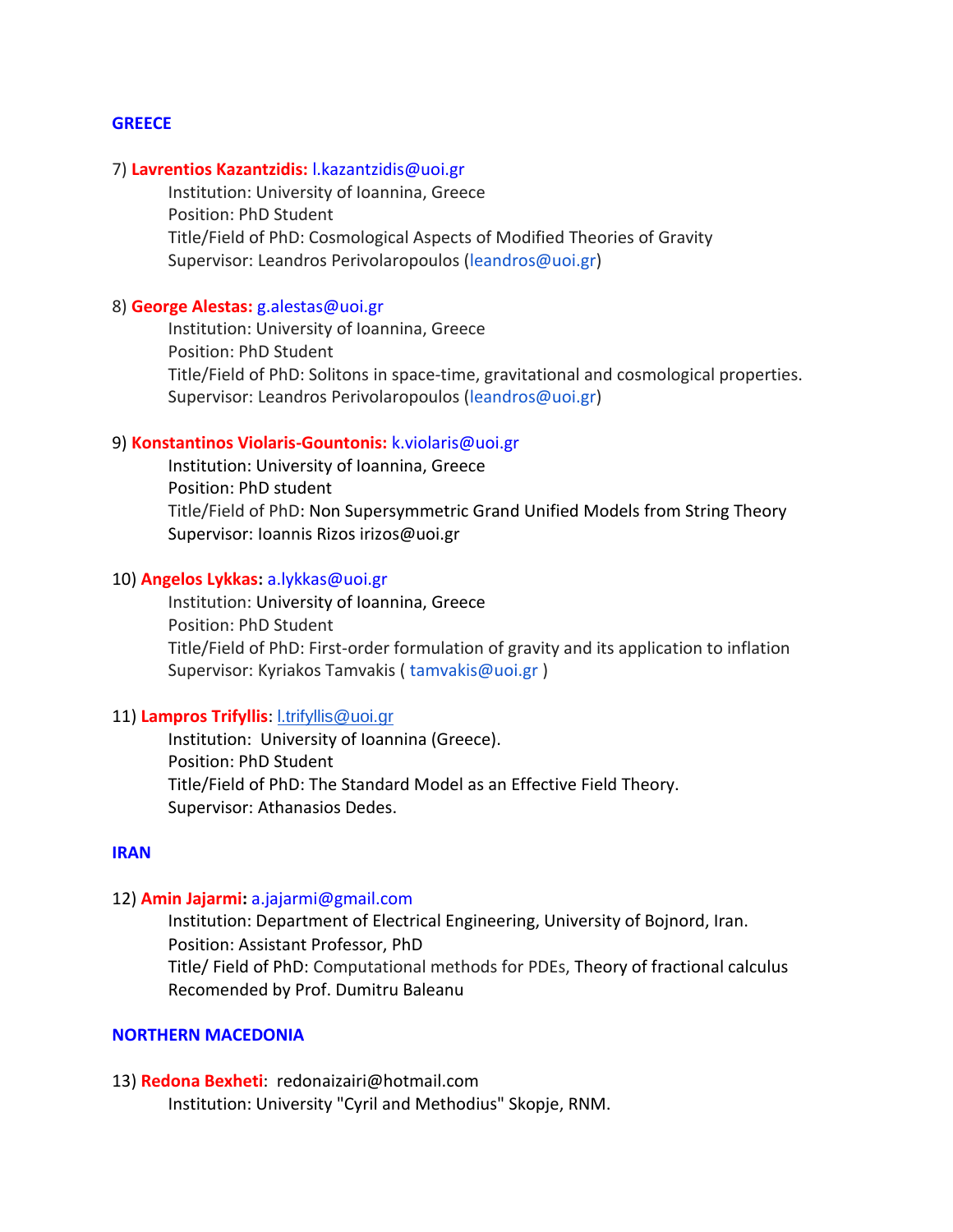Position: PhD student

Title/Field of PhD: "Radiobiology and Hadron Therapy" Interests: theoretical and mathematical physics, High performance Computing Supervisor: Prof. Dr. Mimoza Ristova (mima.ristova@gmail.com)

#### **PAKISTAN**

#### 14) **Sania Quarashi:** sania.qureshi@faculty.muet.edu.pk

Institution: Mehran Univ. of Engineering and Technology Jamshoro, Pakistan. Position: Assistant Professor, PhD Title/ Field of PhD: Fractional Calculus and Numerical Simulations of ODEs Supervisor: Prof. Dr. Muhammad Saleem Chandio Recommended by Prof. Dumitru Baleanu

#### **ROMANIA**

#### 15) **Aurelia Florian:** aureliaflorian@yahoo.com

Institution: University of Craiova, Romania Status: PhD Student Title/Field of PhD: Nonlinear Dynamical Systems Supervisor: Radu Constantinescu

#### 16) **Mihai Stoicescu:** stoicescu\_mihai86@yahoo.com

Institution: University of Craiova, Romania Status: Research Assistant, PhD Title/Field of PhD: Nonlinear Dynamical Systems Supervisor: Radu Constantinescu

#### 17) **Alina Streche-Pauna:** maria.alina2009@yahoo.com

Institution: University of Craiova, Romania Position: PhD Student Title/Field of PhD: Symmetries and conservation laws for nonlinear dynamical systems Supervisor: Radu Constantinescu

### 18) **Florin Onete:** oneteflorin@yahoo.com

Institution: University of Craiova Position: PhD Student Title/Field of PhD: Partial Differential Equations Supervisor: Vicentiu Radulescu

#### 19) **Serban Suciu:** serbansuciu2@gmail.com

Institution: IFIN HH and University of Bucharest, Romania Position: PhD Student Title/Field of PhD: Quantum information Supervisor: Aurelian Isar

### 20) **George Cristian Ivan:** ivancristiangeorge@yahoo.com

Institution: IFIN HH and University of Bucharest, Romania Position: PhD Student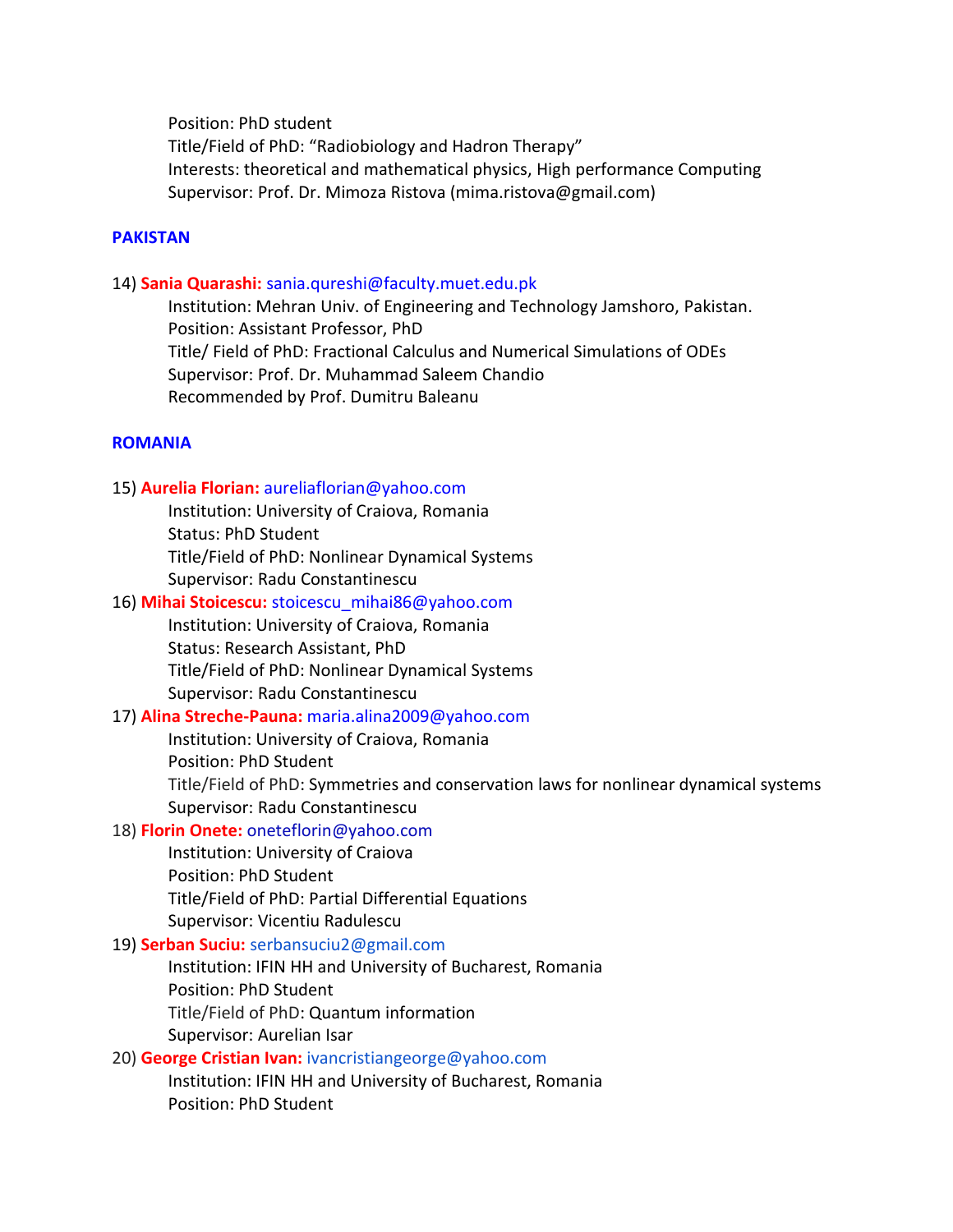Title/Field of PhD: Quantum information Supervisor: Aurelian Isar

# 21) **Tatiana Mihaescu:** mihaescu92tatiana@gmail.com

Institution: IFIN HH and University of Bucharest, Romania Position: PhD Student Title/Field of PhD: Quantum information

# 22) **Marina Cuzminschi:** marina.cuzminschi@gmail.com

Institution: IFIN HH and University of Bucharest, Romania Position: PhD Student Title/Field of PhD: Quantum information Supervisor: Aurelian Isar

# 23) **Alexei Zubarev:** alxzubarev@gmail.com

Institution: IFIN HH and University of Bucharest, Romania Position: PostDoc Title/Field of PhD: Quantum information

Supervisor: Aurelian Isar

## 24) **Alina Dobre:** alina.alexandra274@gmail.com

Institution: IFIN HH and University of Bucharest, Romania Position: MA Student Title/Field of PhD: Quantum information Supervisor: Aurelian Isar

## 25) **Madalin Calamanciuc:** calamanciucmihai@gmail.com

Institution: IFIN HH and University of Bucharest, Romania Position: MA Student Title/Field of PhD: Quantum information Supervisor: Aurelian Isar

# **SERBIA**

# 26) **Tijana Radenković:** rtijana@ipb.ac.rs

Affiliation: Institute of Physics Belgrade, Serbia Position: PhD Student Title/Field of PhD: Higher category theory and quantum gravity Supervisor: Dr. Marko Vojinović, Institute of Physics Belgrade, Serbia

# 27) **Marko Stojanovic** marko.stojanovic@pmf.edu.rs

Institution: Faculty of Sciences and Mathematics, University of Nis, Serbia Status: PhD Student Title/Field of PhD: Cosmology Supervisor: Goran Djordjevic

### **SWITZERLAND**

### 28) **Fiona Kirk:** fiona.kirk@psi.ch

Institution: University of Zurich, Paul Scherrer Institute, Switzerland